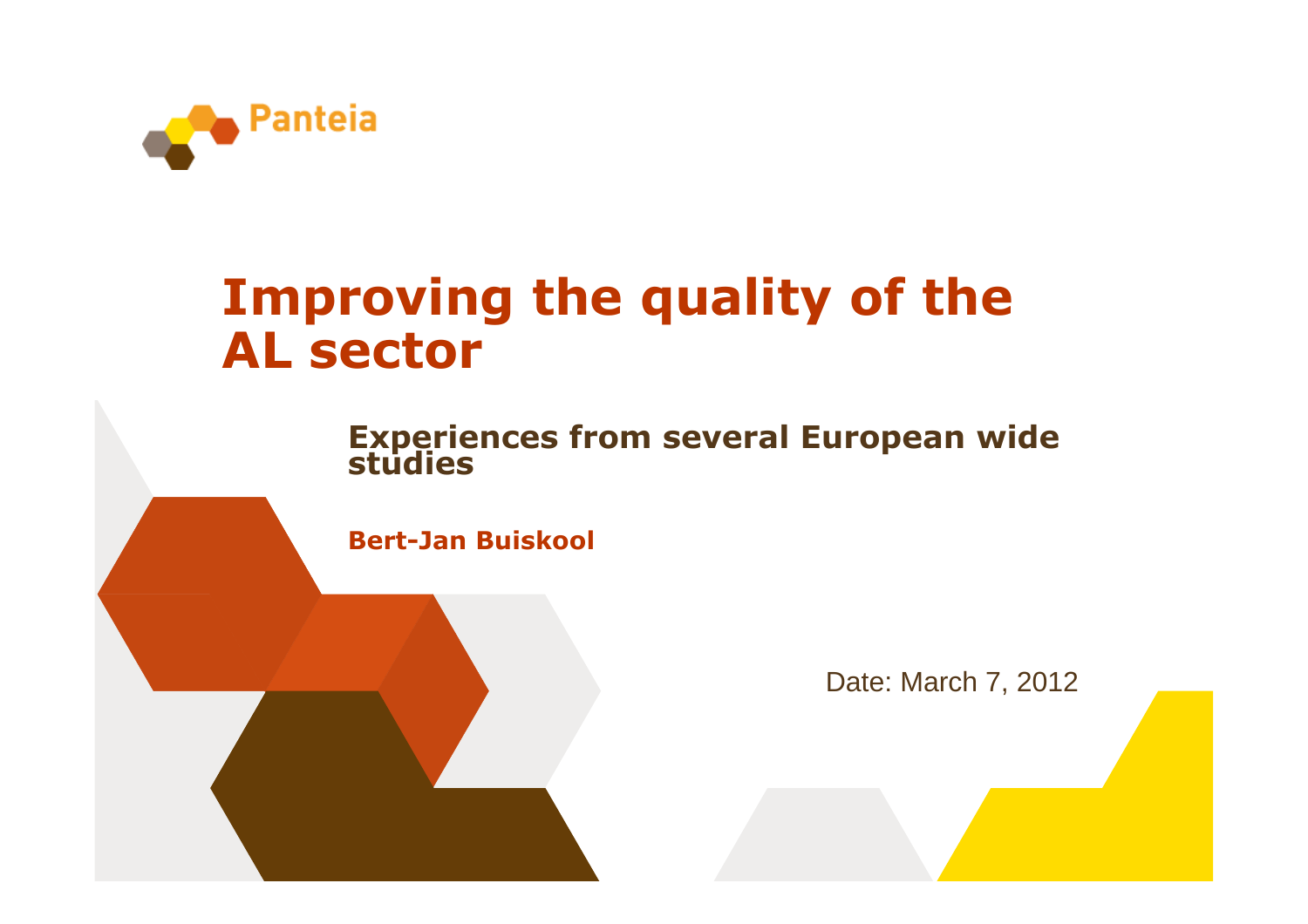#### First "quality" as complex and multifacet concept

- Dates back to philosophical concept of 'qualia' -> accident or attribute. Opposed to 'essentia'
- Quality is not essential to a thing, but is attributed to a thing and is related to perception and judgement
- Now: 'fit for purpose' (e.g. ISO).
- Hence, quality is the appropriateness of an ability (e.g. of a system, organisation, person, situation etc.), to a given context, to conduct a specific task/or to contribute to a specific aim.

Quality assurance and quality development

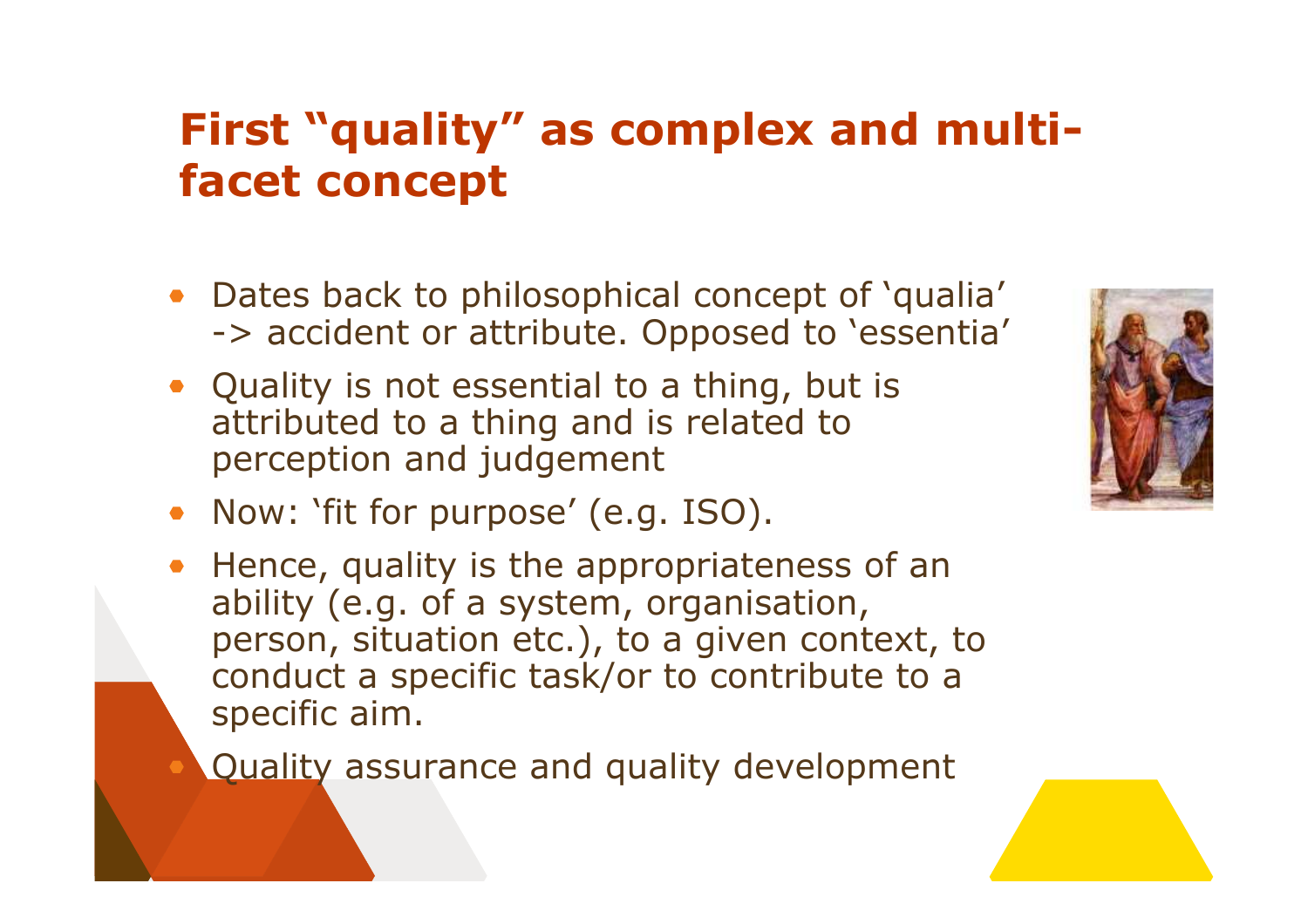## The Commission study on quality in AL

# Specific aim:

to map and to analyse the scope, content and implementation of quality approaches, standards andother relevant recent developments in the adult learning sector.

#### The study should lead towards:

- A set of conclusions and recommendations based on the methodological best practice identified;
- Building blocks for a quality reference framework for formal and non-formal adult learning and recommendations on how to develop/implement such a framework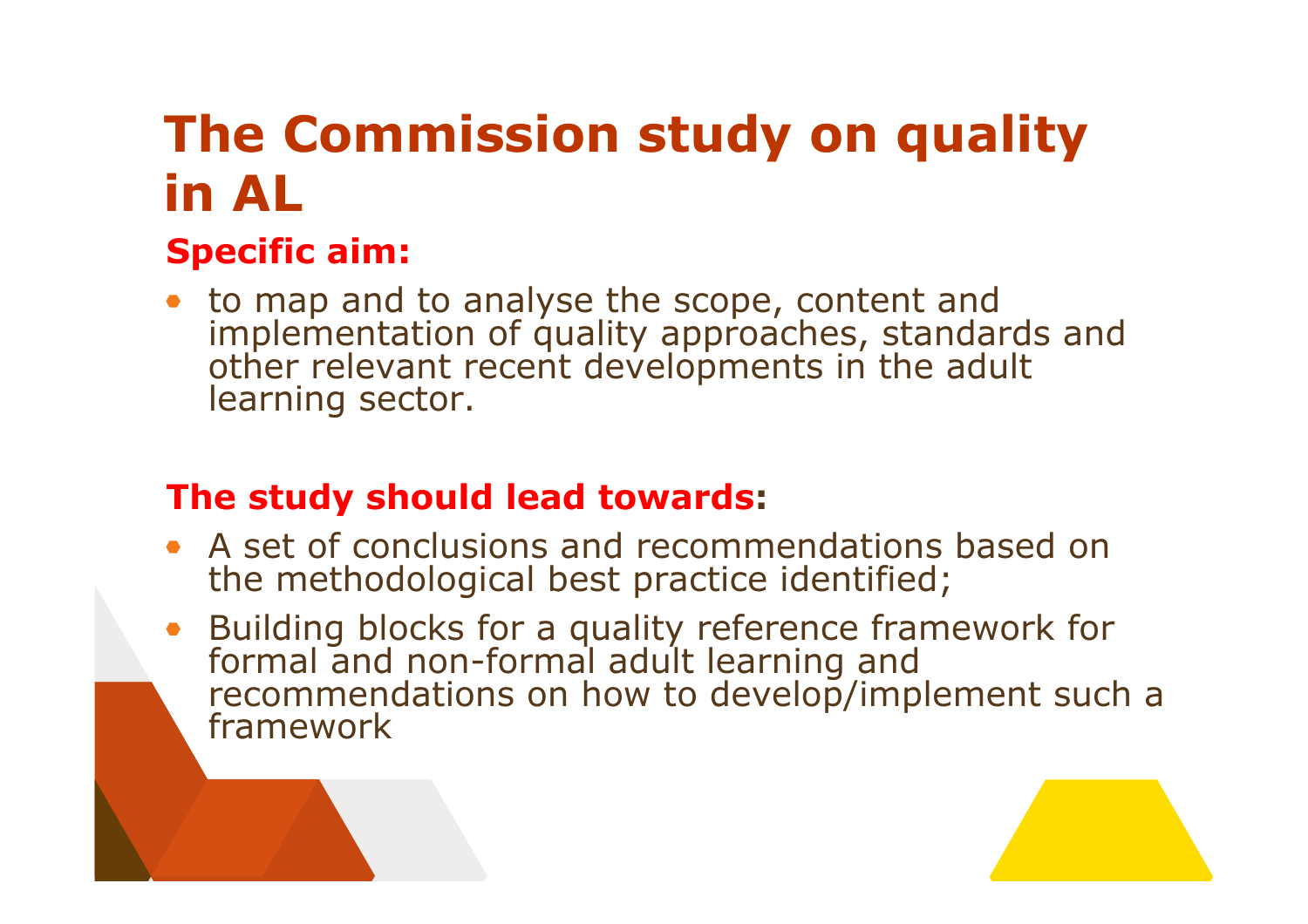## Standing on shoulders of studies

- The study on Local Learning Centers and Learning Partnerships $\bullet$
- ALPINE-study (Adult Learning Professions in Europe)  $\bullet$
- The study Key competences for adult learning professionals  $\bullet$
- The study on **enabling low skilled to take their qualifications**<br>"one step up"
- The study Assessment of the impact of ongoing reforms in  $\bullet$ education and training on adult learning, laid down methods to measure the impact of reforms.
- The follow up study **Ongoing Reforms II**, subsequently reviewed reforms from the perspective of what are effective ways to mobilise adults to participate in learning.
- The Study on European Terminology in Adult Learning for a common language and common understanding and monitoring of the sector

Studies on **quality, financing, and HE and AL** (LOT 1,2,3)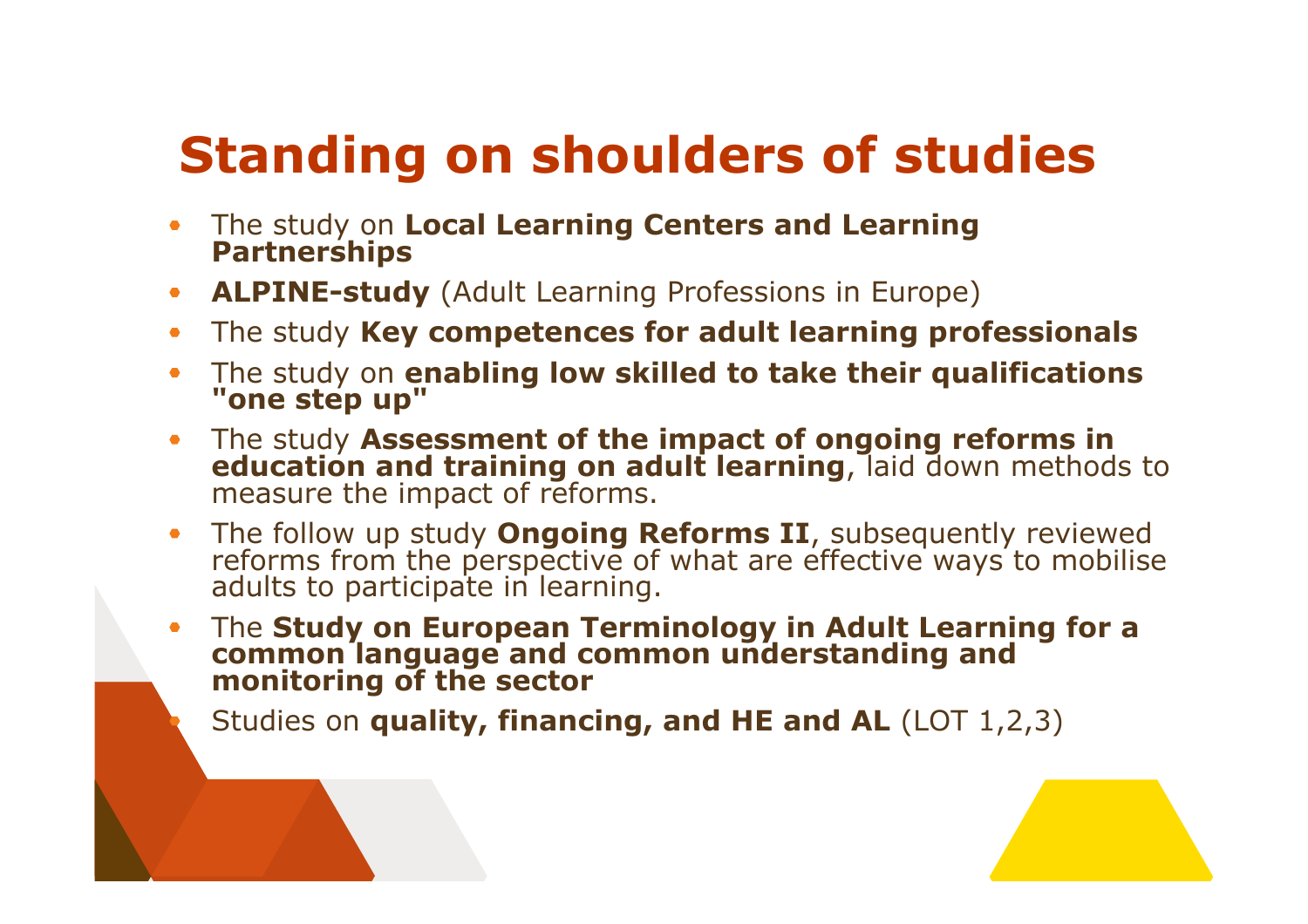#### Standing on the shoulders of meetings and the LLP

- The four **regional meetings** organised by the Commission<br>in October-November 2009.
- The Peer Learning Activities (PLA) organised across<br>Europe (e.g. monitoring the sector, basic skills and 'one step<br>up')
- In 2010 a workshop on improving the quality on adult **learning** was organised by the European Commission.
- The final conference on the Adult Learning Action Plan(7-9 March 2011)
- the **CONFINTEA VI regional report** and the Belém Framework for Action, the final document of the<br>international conference of CONFINTEA VI
- European Social Funds (ESF) and the Lifelong Learning Programme (LLP), as presented in the QALL project European Lifelong Guidance Policy Network (ELGPN)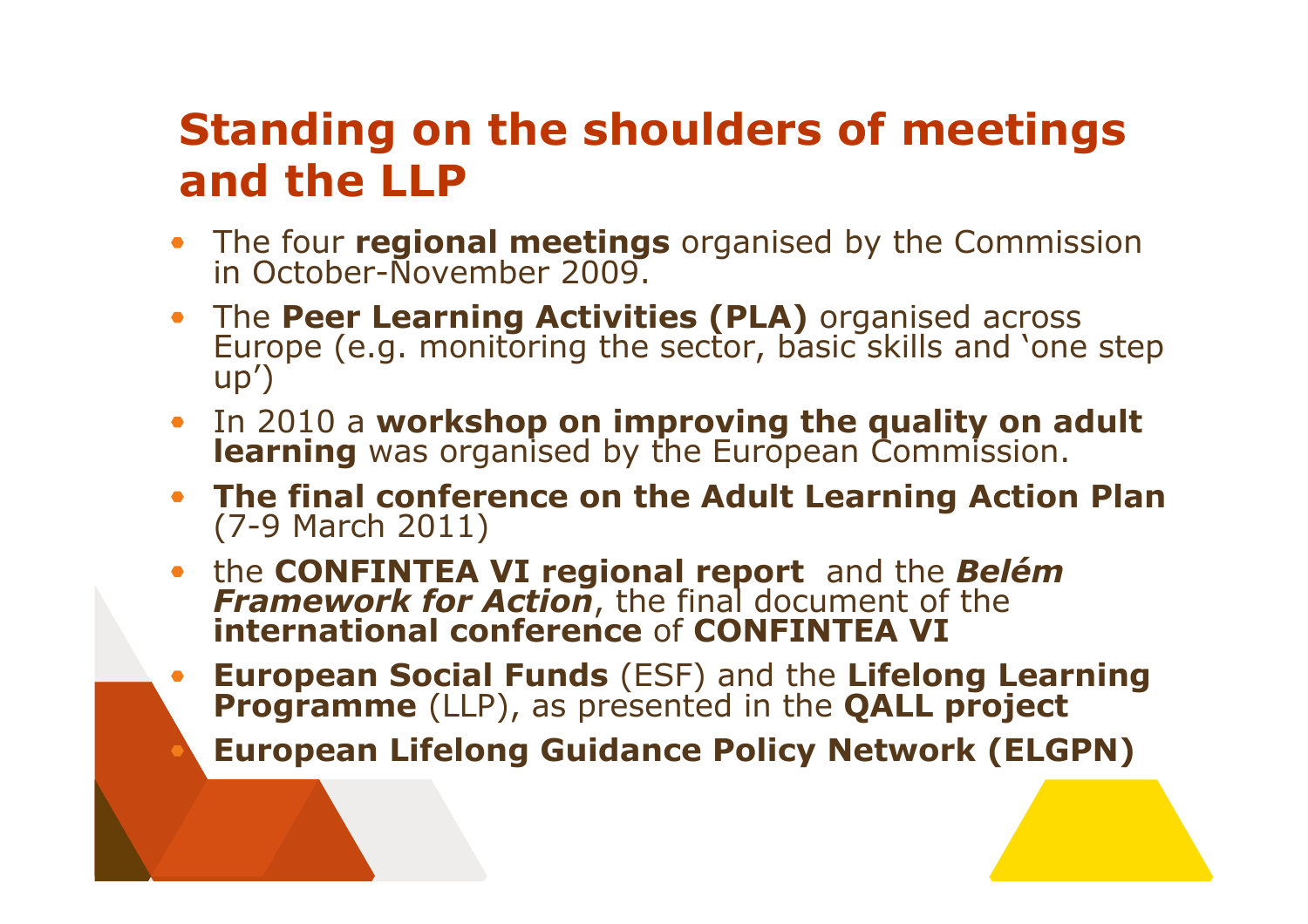#### Standing on the shoulders of other educational sectors

- **European Quality Assurance Reference** Framework for VET (EQARF)
- Standards and Guidelines for Quality Assurance in the European Higher Education Area
- Indicators for measuring quality of school education
- the European Qualifications Framework (EQF) and subsequent National Qualifications Framework in the Member States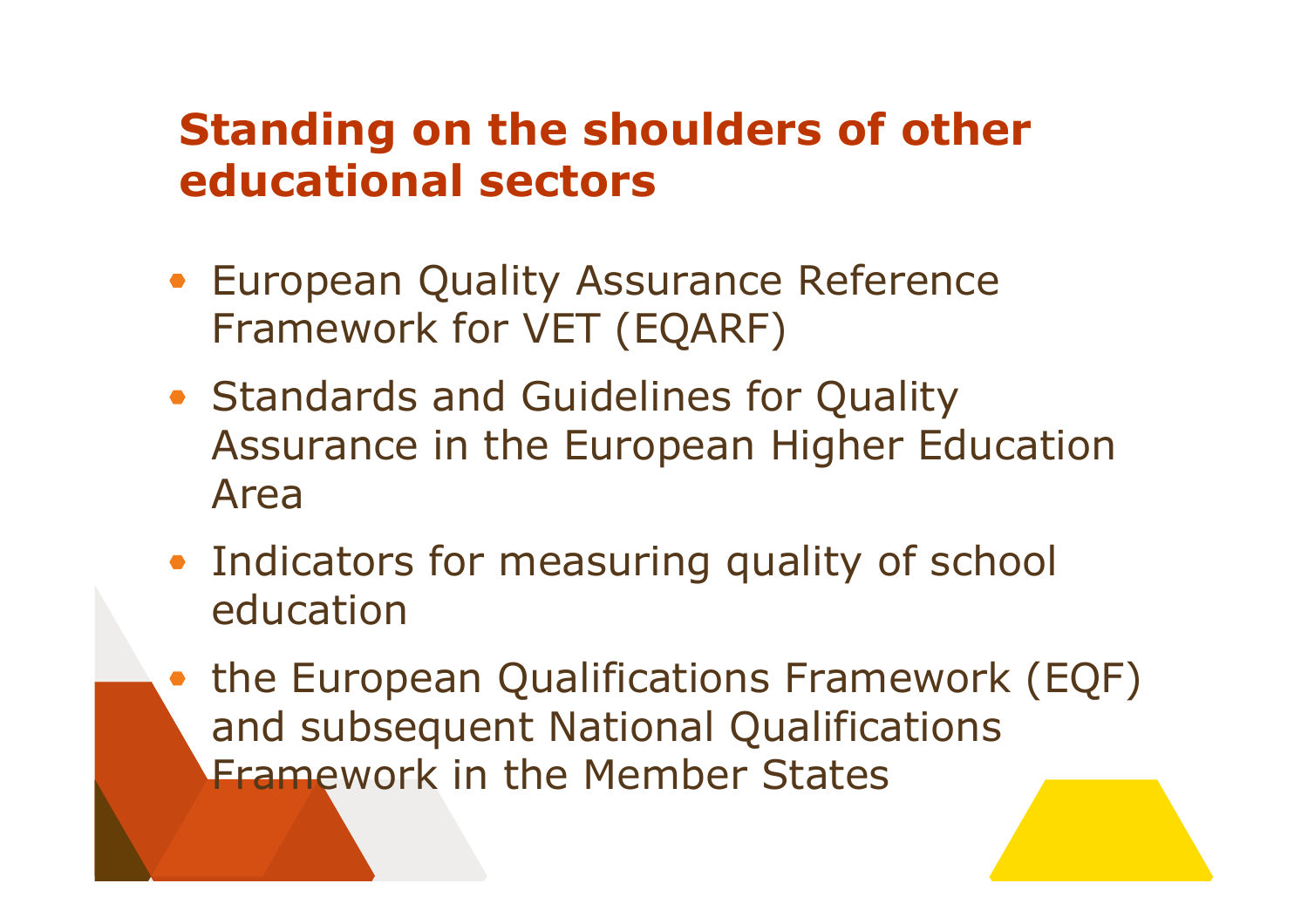#### A plea for an overarching framework for LLL?

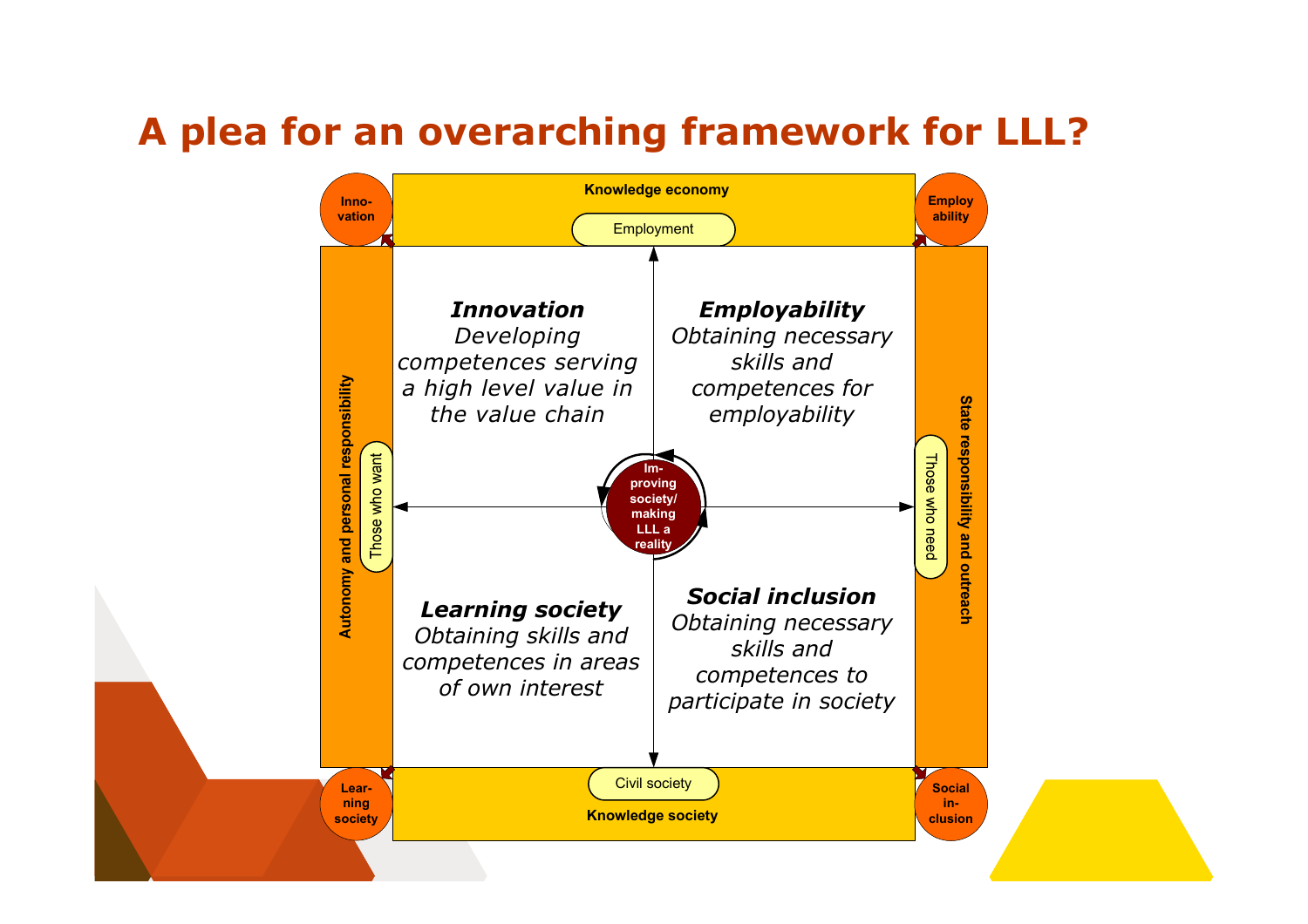### There is no one type of AL professional

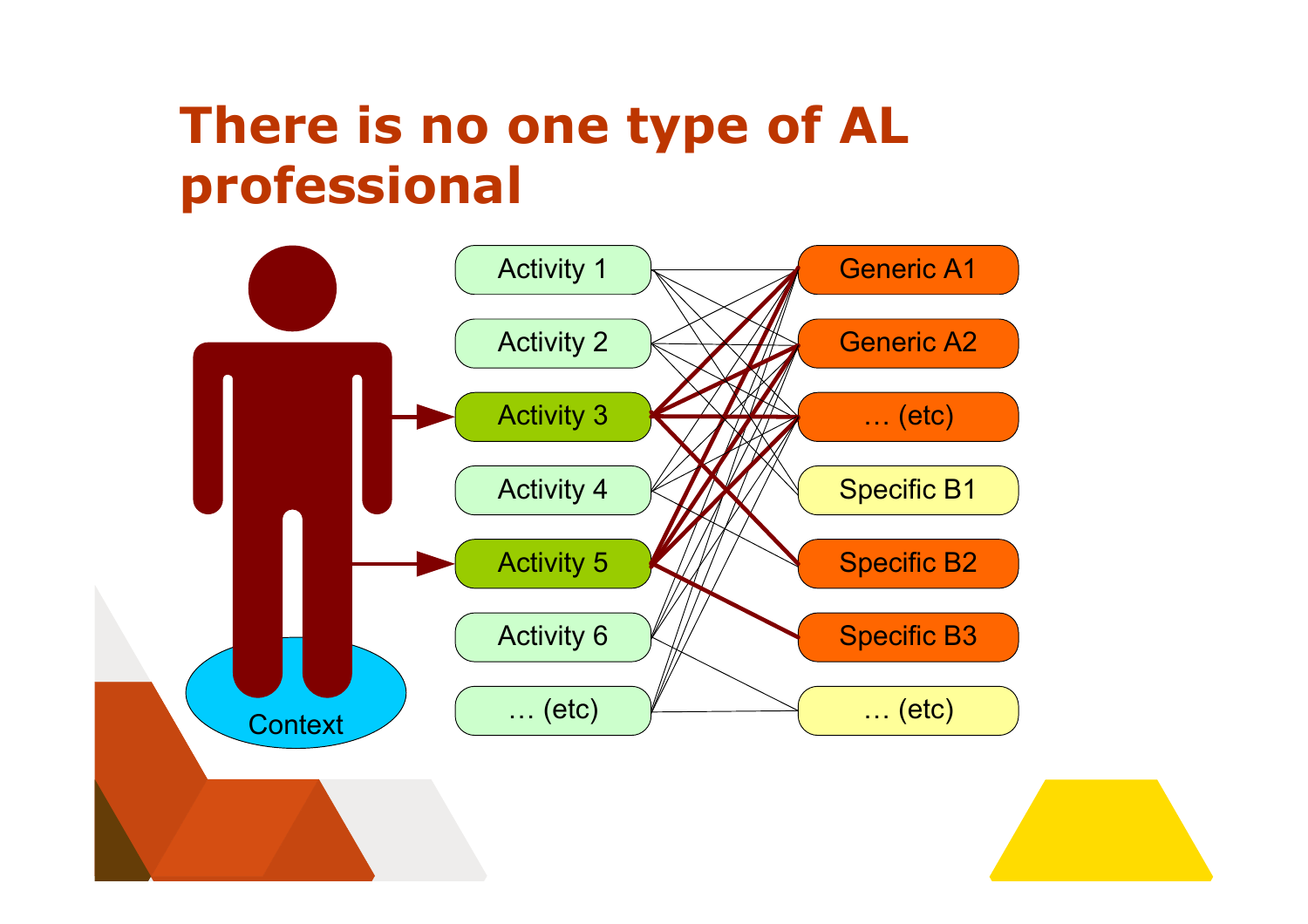### A dynamic working field

- the target groups are changing through demographic development
- the contents and topics have changed as well
- teaching methods are also changing considerably
- Educators create learning situations which fit in with Educators **create learning situations** which fit in with<br>learners who are **very heterogeneous and self-directed**.  $\bullet$
- More learner**-**oriented methods, new forms of methodological change, and the combination of different learning locations and learning methods
- Moreover, e-learning, is coming to play a significant role  $\bullet$
- **Management** staff have to be aware of the great variety of  $\bullet$  organisational forms and of the different approaches that can be applied.

They have to deal with changing contexts, like the decline in government spending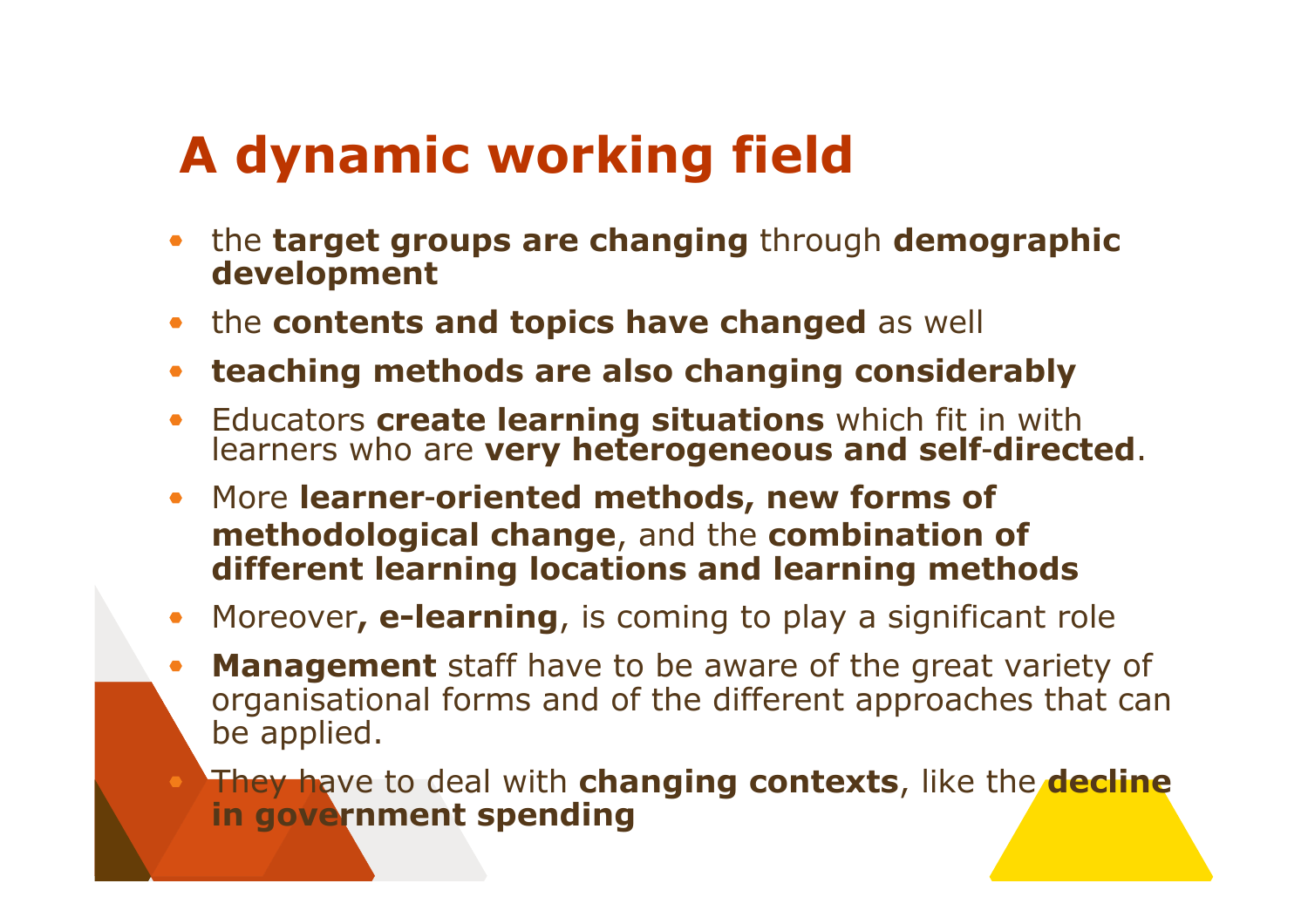### Requires a wide range of competences

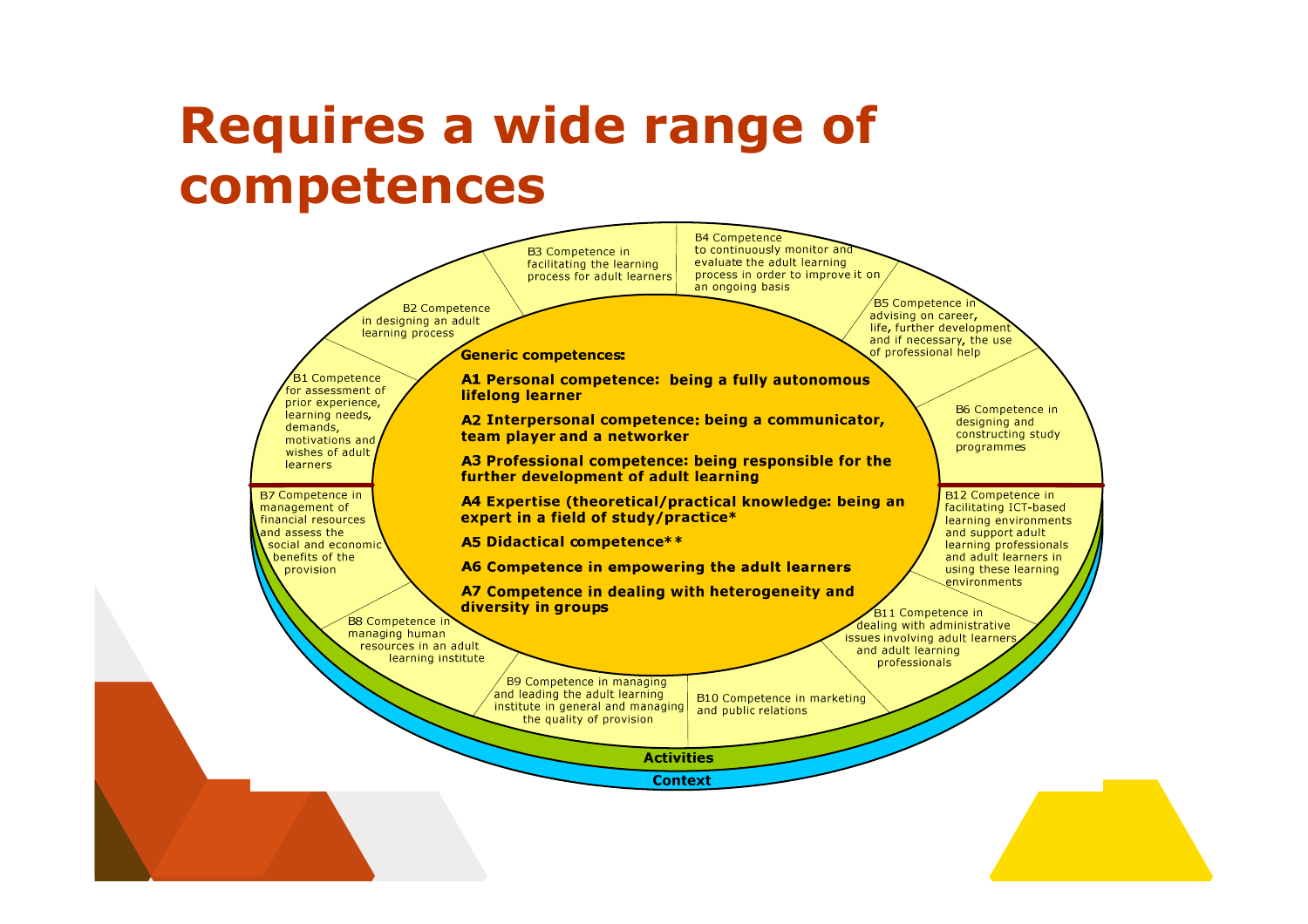### Some challenges working on quality in the AL sector

- huge diversity in settings in which adult learning is provided
- fragmentation of quality approaches $\qquad \qquad \bullet$
- Lack of comprehensive quality assurance system
- Quality assurance is **regulated** when public money is involved and<br>when the learning results in a formal qualification  $\bullet$
- In a number of countries there is **specific legislation** on quality of<br>adult learning
- balance between imposed regulation and the degree of<br>freedom  $\bullet$
- Shift to more steering on the realisation of **objectives**.  $\bullet$
- **Opinion of users** (learners as well as societal organisations)<br>becomes more important assessing the learning outcomes and<br>making provision more transparent to the learner.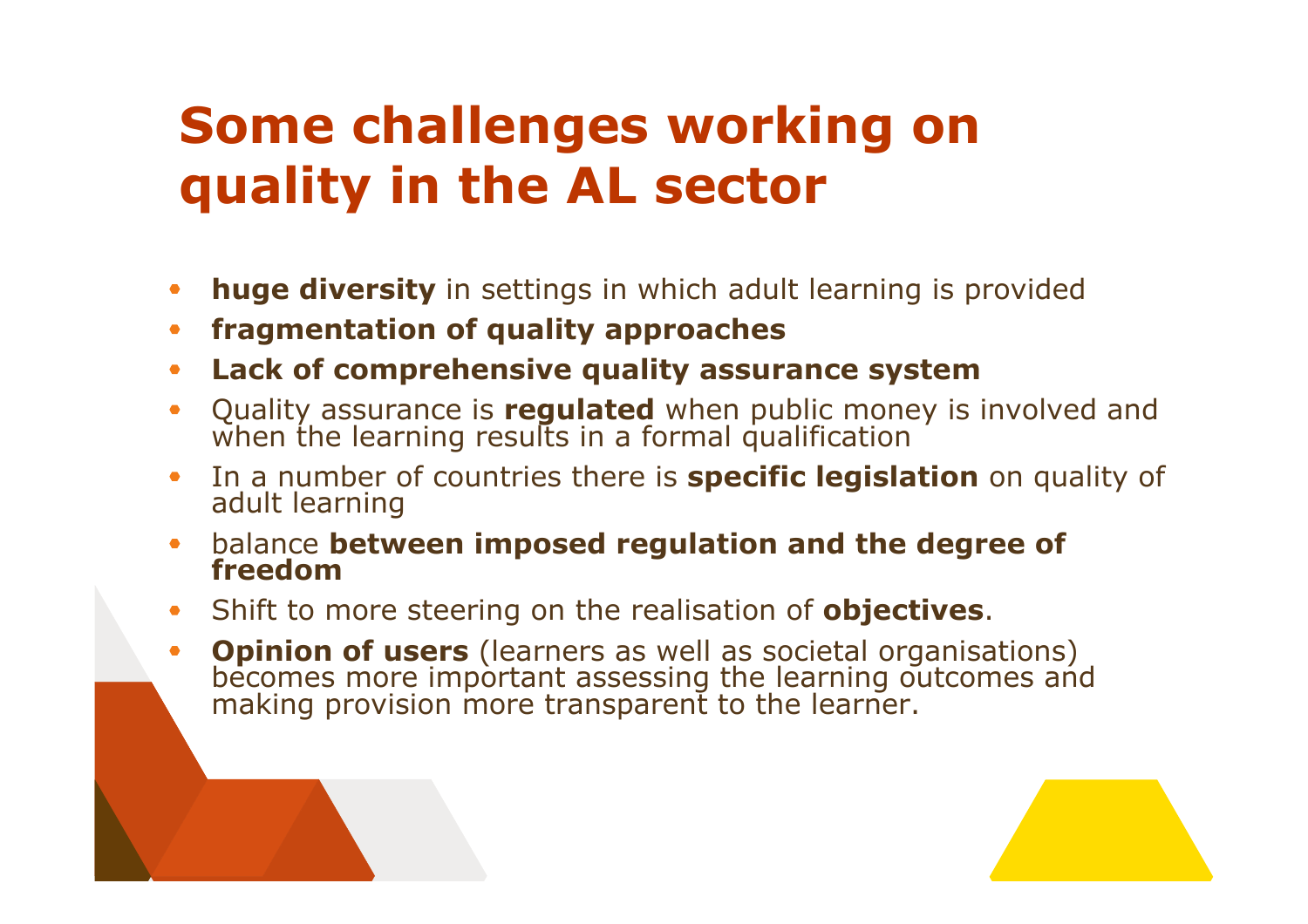### Some challenges working on quality in the AL sector

- **qualify of staff** is a key issue
- greater focus on the **accountability of providers** and the returns on public investment
- quality procedures in place in HE and VET are not specifically taking into account AL specific elements
- Stakeholders role differ per country, goals and types of  $\bullet$ learning and whether it is in the public or private interest
- importance of validating prior learning
- the needs of an individual learner should the leading quality criterion
	- Al provision should constantly adopt changing (international) environment

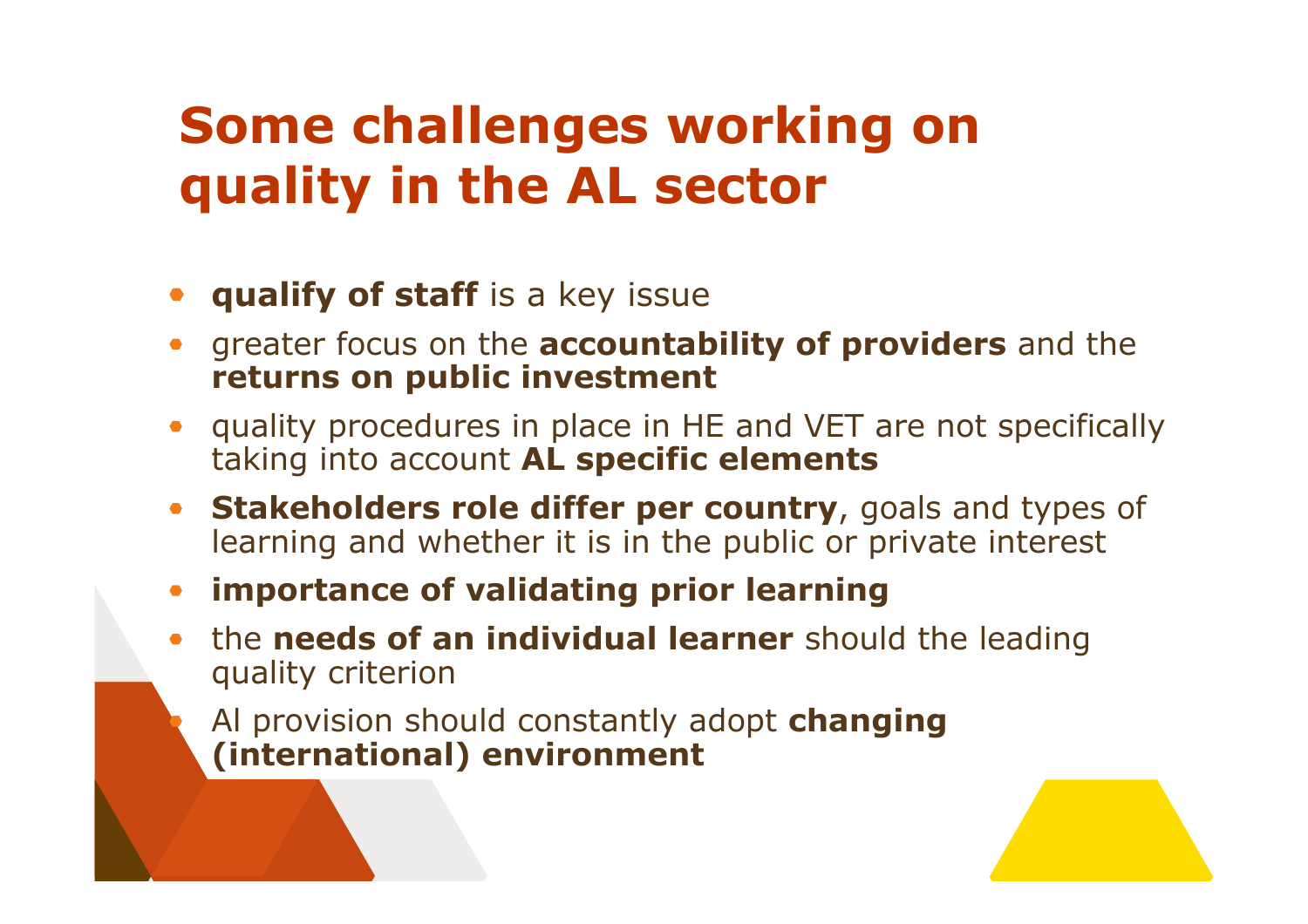### Some challenges working on quality in the AL sector

- increasing **autonomy of providers**
- debated whether the QA procedures has an **effects on training**<br>providers and staff
- QA procedures could lead to high level of **bureaucracy and** administrative costs
- QA as a **marketing instrument** without true quality awareness<br>("depedagogisation" of AL)<br>impartant support to work an the issue of suality same in the
- important support to work on the issue of quality came in the<br>last decade from **European policies and programs.** The main<br>challenge now is to translate the outcome of projects (project<br>development) into a regular culture o